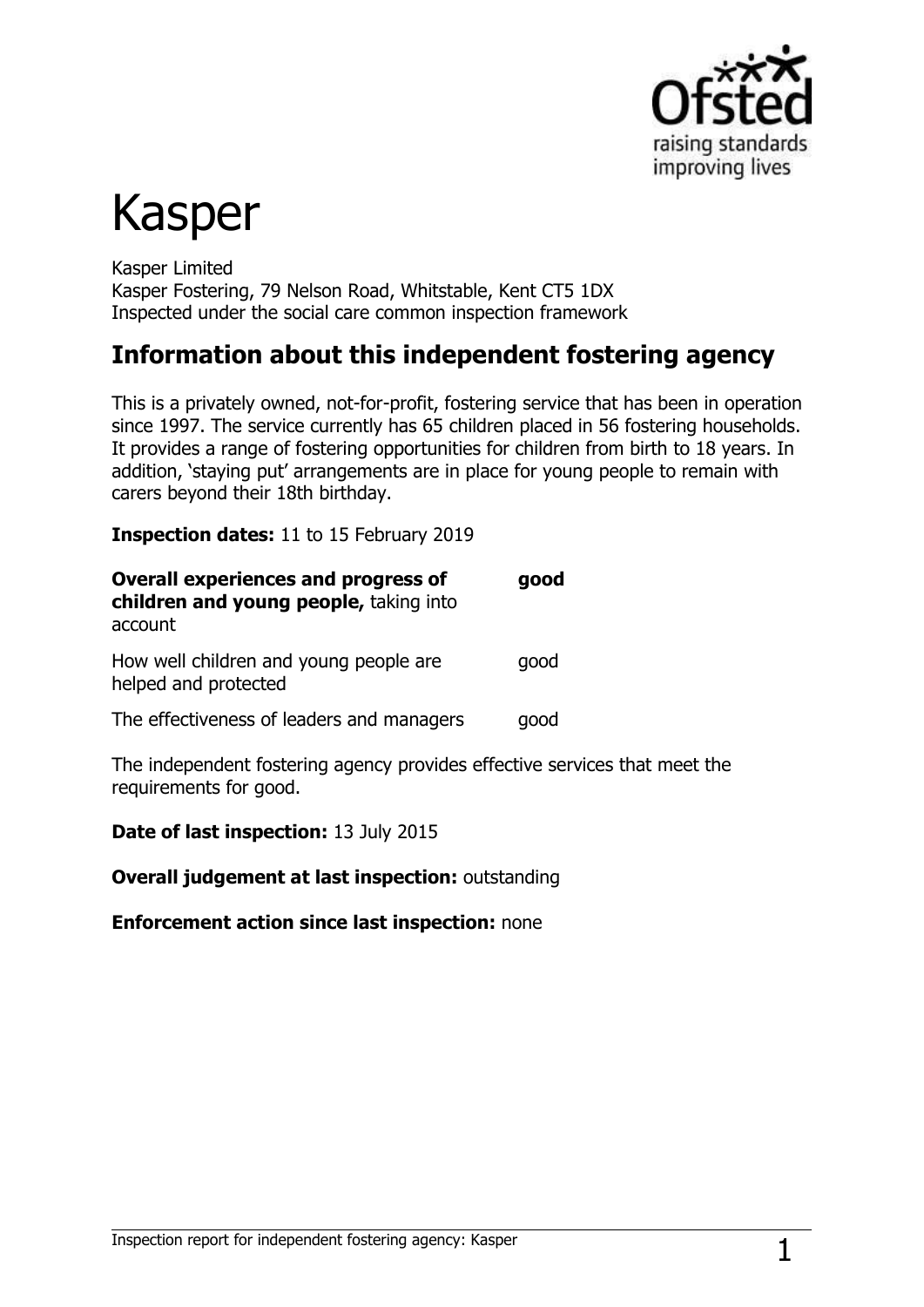

# **Key findings from this inspection**

This independent fostering agency is good because:

- There is an excellent process for matching children and young people with their carers.
- Most young people have strong and trusting relationships with their foster carers and can therefore make very good progress across most aspects of their lives.
- $\blacksquare$  Foster carers receive excellent training from the agency. This covers appropriate areas and is organised effectively and well monitored.
- Foster carers think that the agency offers 'outstanding support'. This includes support from supervising social workers and office staff.
- The agency has a strong, practical commitment to children and young people's participation in the life of the agency and this is monitored through a three-year plan.
- The foster care journey from enquiry to approval is a positive experience for carers and the process is both timely and efficiently managed.
- Individual and group training on child exploitation and using social media safely is of high quality and is appropriately accessible to those who may benefit.
- Staff who have skills in particular areas, such as recruitment or leaving care, are given excellent opportunities to develop those skills.
- Agency social workers are benefitting from a creative approach to their routine appraisals.

The independent fostering agency's areas for development:

- **There is insufficient detail recorded on the rare occasions when foster carers have** to restrain children or young people in their care. This means that the agency cannot be confident that the measures used were neither excessive nor unreasonable.
- Six recommendations are made to encourage further development in the following areas: education support; psychological health support; individual risk assessments; the diversity of the foster care panel; the quality of foster carer assessments that are presented to the panel; and the accuracy of the statement of purpose.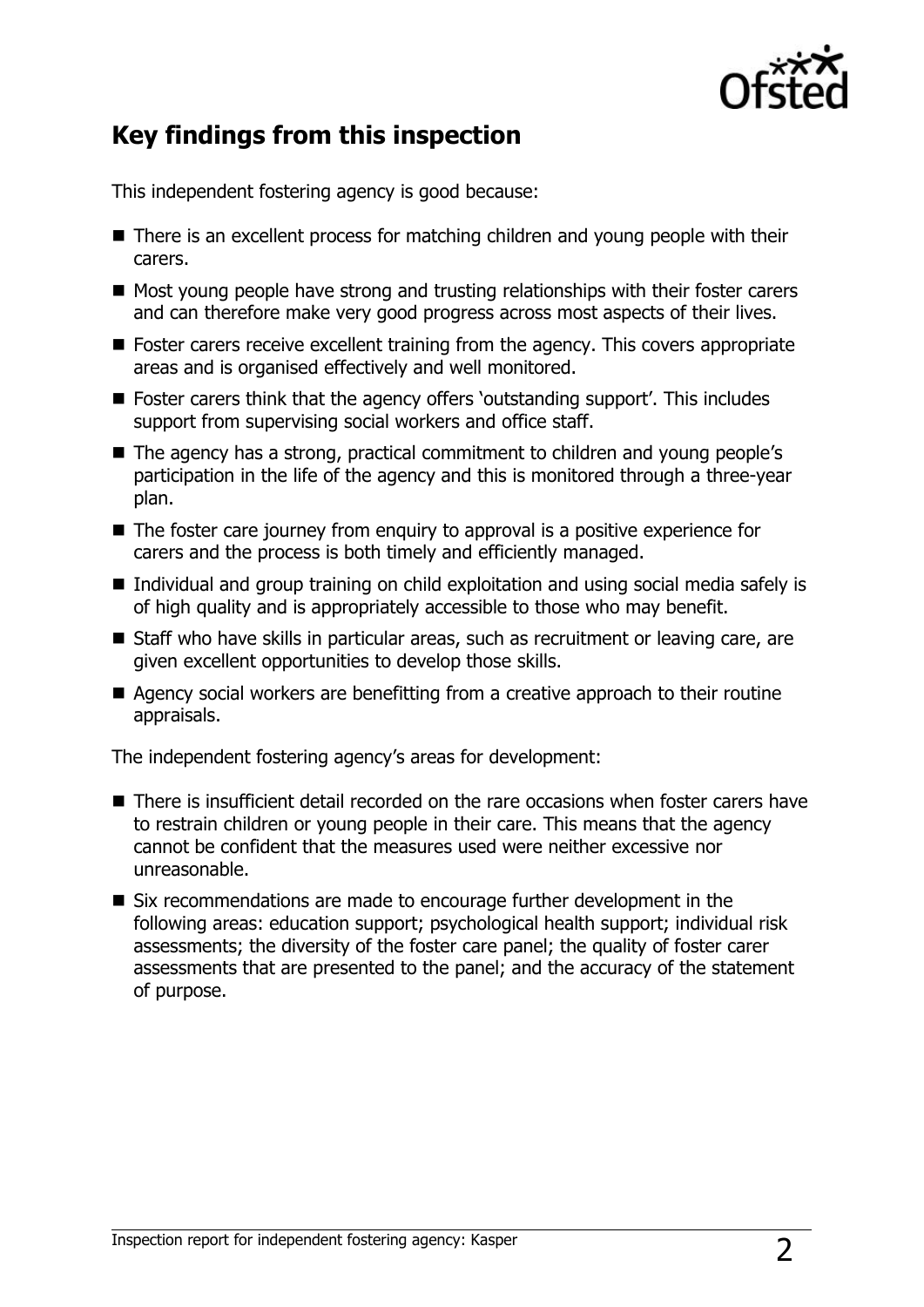

#### **What does the independent fostering agency need to do to improve?**

#### **Statutory requirements**

This section sets out the actions that the registered person(s) must take to meet the Care Standards Act 2000, Fostering Services (England) Regulations 2011 and the national minimum standards. The registered person(s) must comply within the given timescales.

| <b>Requirement</b>                                                                                                                                                                                                                                        | Due date   |
|-----------------------------------------------------------------------------------------------------------------------------------------------------------------------------------------------------------------------------------------------------------|------------|
| The fostering service provider must take all reasonable steps<br>to ensure that no child placed with a foster parent is subject to<br>any measure of control, restraint or discipline which is<br>excessive or unreasonable.<br>(Regulation 13 $(2)(b)$ ) | 02/04/2019 |
| Specifically, ensure that foster carers record episodes of the<br>restraint of children and young people in sufficient detail, so<br>that the fostering agency is assured that the restraint practice<br>was reasonable and safe.                         |            |

#### **Recommendations**

- The education and achievement of children is actively promoted as valuable in itself and as part of their preparation for adulthood. Children are supported to achieve their educational potential. (National minimum standards 8) Specifically, consider using comprehensive agency, independent and local authority educational packages for young people who are not in education to minimise the risk of placement disruption. In addition, consider starting point recording of children and young people's educational levels, with systematic monitoring of ongoing progress.
- Children's physical, emotional and social development needs are promoted. (National minimum standards 6.1) Specifically, consider routinely accessing professionals promptly in children and young people's emotional healthcare, both to directly support the children and young people and to offer clinical supervision to their carers.
- The service implements a proportionate approach to any risk assessment (National minimum standards 4.5) Specifically, ensure that individual risk assessments clearly demonstrate what the main risks are to the child or young person. In addition, ensure that they show if the child or young person is becoming safer over time.
- The number, skills knowledge and experience of persons on the central list are sufficient to enable the fostering service to constitute panels that are equipped to make competent recommendations to the fostering service provider, taking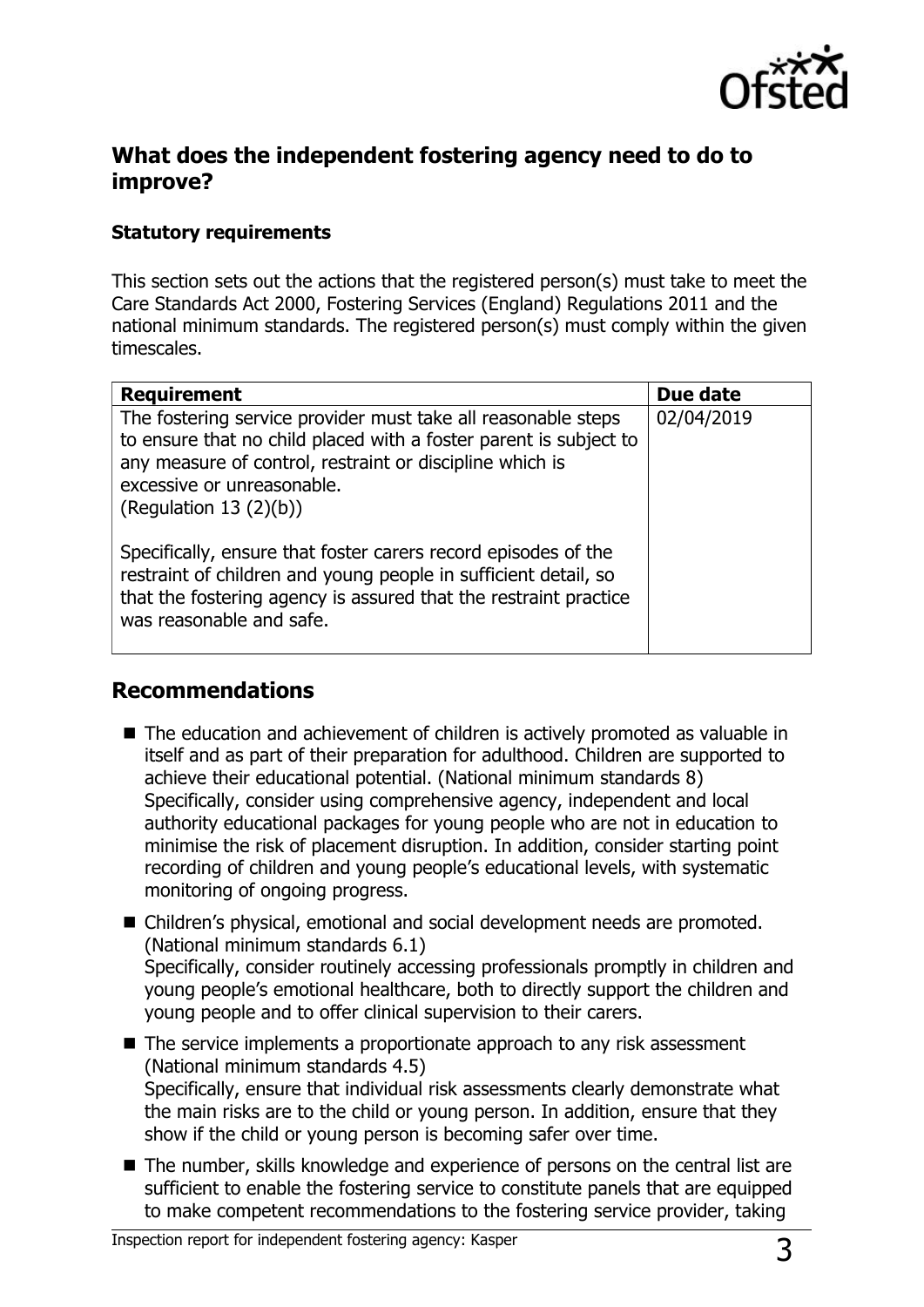

into account the nature of the children and carers that the service caters for. (National minimum standards 14.8)

Specifically, ensure that the panel membership reflects various ages, life experiences and ethnicities.

- The written report on the person's suitability to be approved as a foster carer sets out clearly all the information that the fostering panel and decision maker needs in order to make an objective approval decision. The reports are accurate, up-to-date and include evidence-based information that distinguishes between fact, opinion and third-party information. The reports are prepared, signed and dated by the social worker who assessed the prospective foster carer and countersigned and dated by the fostering team manager or a team manager of another of the provider's fostering teams. (National minimum standards 13.7) While the standard is met, the agency should ensure that the reports are consistently written to a standard that allows the panel to focus on the assessment, as opposed to grammar and typo shortfalls.
- $\blacksquare$  The fostering service has a clear statement of purpose which is available to, and understood by, foster carers, staff and children and is reflected in any policies, procedures and guidance. It is available to the responsible authority and any parent or person with parental responsibility. (National minimum standards 16.1) Specifically, ensure that the statement of purpose accurately reflects the services available from the fostering agency and the staff who will be delivering these.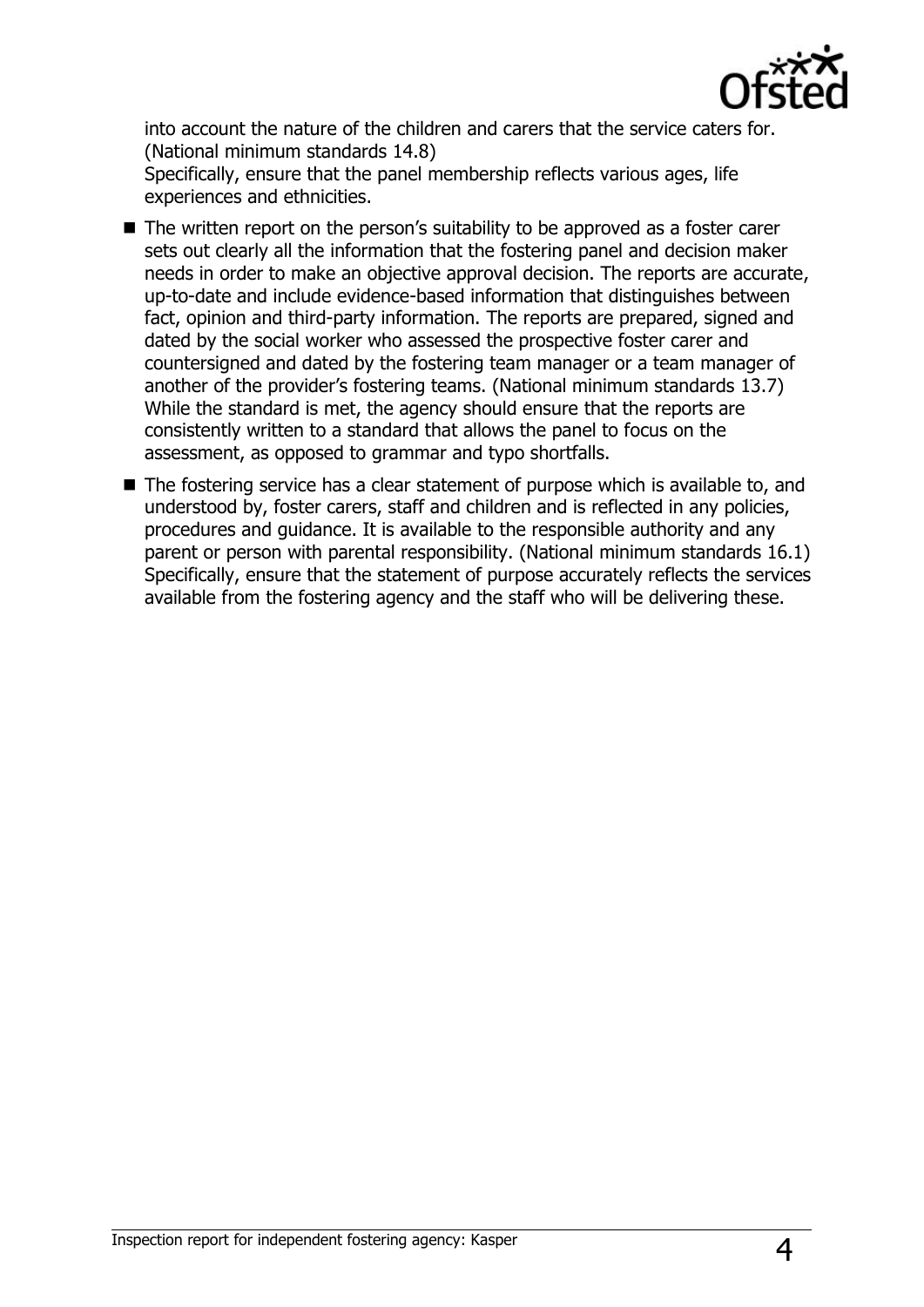

# **Inspection judgements**

#### **Overall experiences and progress of children and young people: good**

The placement matching processes in this agency are particularly effective. They are thoughtfully carried out, efficiently processed, and strongly demonstrate effective partnership working between foster carers, key people in the agency and the local authority. There is no pressure in this agency to fill foster care vacancies, other than from foster carers themselves. As one foster carer said, 'I was waiting 10 months for the right child and I was feeling really frustrated. He has now been with us seven years and it was well worth the wait.' Although in the last year there have been some significant placement disruptions, this very careful matching generally means that children and young people are more likely to settle into a foster family, have very good experiences and make very good progress.

The overall progress that children and young people make is noted and celebrated in various ways, including at the annual achievement ceremony. Children and young people's ongoing progress is noted at reviews and most recently also by the introduction of an outcomes tracker. This useful tracker is currently being rolled out across all children and young people. Children and young people make progress in a variety of ways. For example, some achieve exceptional academic or sporting excellence while others learn new ways to communicate or new daily living skills. For some children and young people, their basic health improves, while others learn to better sustain relationships and develop improved confidence and self-esteem.

However, a small number of children and young people with significant emotional health needs do not always receive prompt professional support. This particularly applies to those children and young people who live outside their home authority. In addition, some foster carers looking after very challenging children or young people miss the clinical support and supervision they used to have. One foster carer said of a previous professional, 'He was really good, absolutely brilliant. He gave us ideas how to deal with things and try different things.' This lack of a coordinated, prompt therapeutic offer to children and young people and foster carers puts such placements under stress and does not promote children and young people's progress.

Education attendance is very good for most children and young people. A very small minority of children and young people are not in education. Although some sessional work time is offered to these families on occasion, this is not sufficient to cover, for example, a carer's working hours and does not make up an alternative educational package. These particular placements are under stress and vulnerable to placement disruption.

Most agency social workers and foster carers are aware of the education levels that particular children and young people have reached, and they are positively involved with their education providers. However, children and young people's education levels are not systematically monitored. This does not sufficiently promote educational progress for the majority.

Children and young people's views are listened to in this agency, and their comments are rightly taken seriously. Their views are routinely canvassed at review time, and in addition they comment and give ideas on, for example, how to improve the very popular holiday activities. Some children and young people are involved with training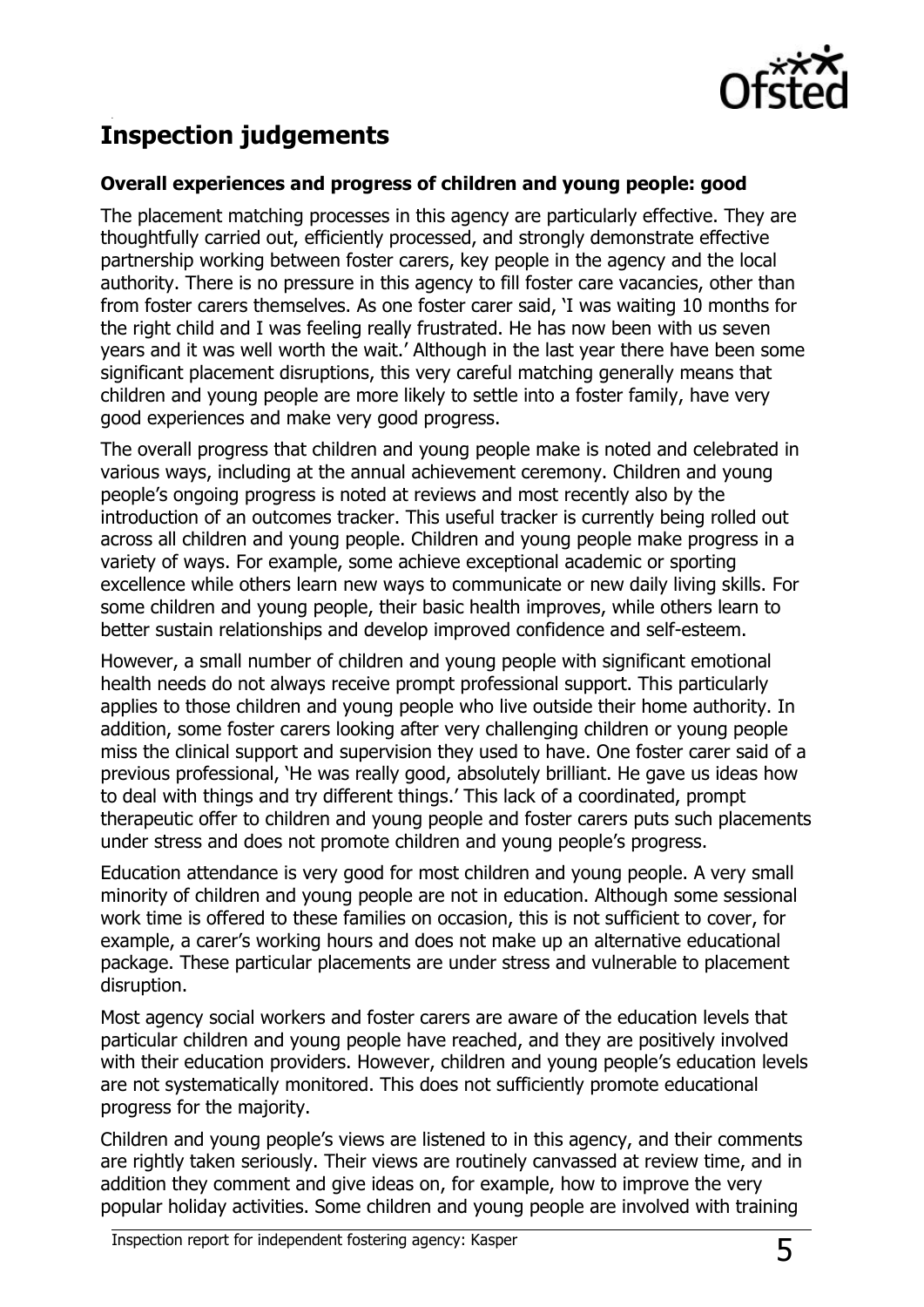

and with interviews. There is a very strong commitment to developing a culture of participation and this is well underpinned by a thorough participation plan.

Foster carers feel that they are exceptionally well supported by the agency in caring for their children and young people. These views reflect some excellent co-working between social work and office staff. One carer summed up the views of many carers, saying, 'They offer outstanding support; they can't do enough for you. They will text and call you whenever and are so much better at it than my previous agency.' Much of this praise gives rightful credit to the great work of the agency social workers. However, foster carers were also anxious that the big contribution of the office staff was also recognised. Again, one foster carer summed this up by saying, 'The office staff are brilliant; nothing is too much trouble.'

This agency demonstrates a further strength in foster care support in guiding the foster care journey from enquiry to approval effectively. This is a well-monitored and efficient process supported by helpful publications and processes that mean would-be foster carers feel as comfortable as possible.

#### **How well children and young people are helped and protected: good**

Young people are risk-rated overall using colour coding. Appropriately, those young people at most overall risk, such as those newly in placement, are the ones who are most closely monitored. However, children and young people's individual risk profiles, although routinely updated, are not so clearly recorded. This means that it is not always clear which is the main risk to that child or young person. It is also not apparent which individual risks are increasing, diminishing or staying the same. This does not fully support ensuring that children and young people are becoming increasingly safe.

Foster carers receive some excellent training in safeguarding children and young people, particularly in relation to responding to the needs of young people who may be at risk of exploitation. This input includes upskilling foster carers on social media risks, and can also involve direct work with young people on the risks they are facing. This is a very effective response to these safeguarding risks.

The agency has appropriate policies and procedures in place for when children or young people go missing from their placement. Foster carers are familiar with these. In specific circumstances, foster carers are also able to respond to local authority requests for an individualised response to a child's missing episode, and this shows appropriate partnership working.

Generally, routine behaviour management is a strength in this agency. Foster carers have regularly updated, good training in this area. The training is, crucially, underpinned by regular supervision from agency social workers that discusses any issues in depth. Foster carers usually know their children and young people well, and as such are adept at managing their behaviour, for example giving them their weighted blanket at times of stress.

Restraining children or young people is used sparingly, as is appropriate. However, when it is used, the recording that follows does not contain sufficient detail about the circumstances surrounding the event. For example, with one exception, the type of hold used is not detailed, nor is the length of time it is used for. This means that the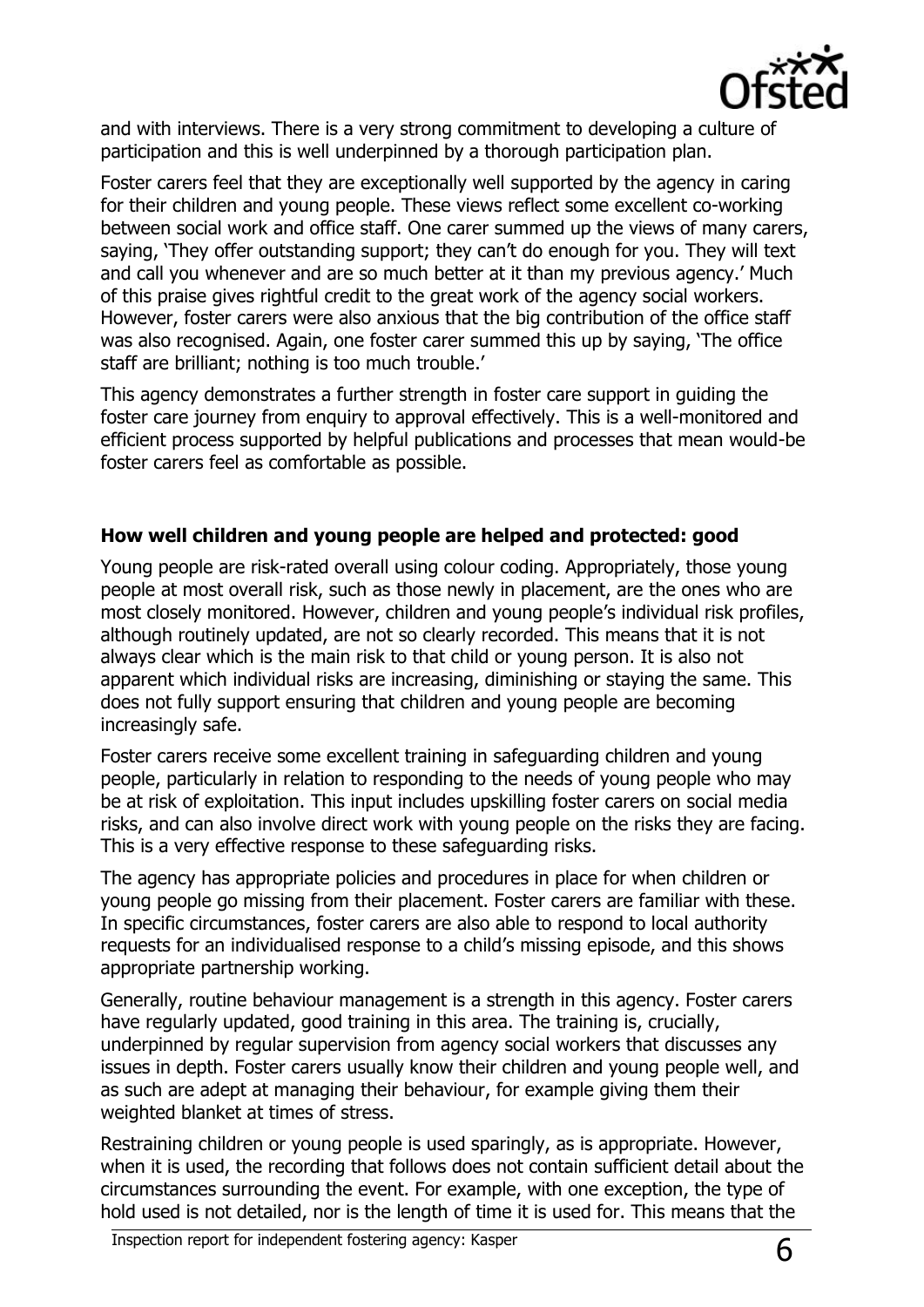

agency cannot be confident that the hold was reasonable and not excessive. This does not ensure that children and young people are kept safe.

Foster care preparation has a clear focus on safeguarding, and this is continued once fosters carers are approved. Unannounced visits, independent reviews and regular opportunities to refresh safeguarding knowledge all help to promote safe and comfortable homes for children and young people. Local authority colleagues are positive about the quality of safeguarding in this agency, and one commented, 'They are child-focused and do everything they can to keep her safe.'

The agency has strong, safe recruitment practices. References are verified, gaps in employment are explored appropriately and DBS checks are regularly monitored. This helps to ensure that children and young people are cared for by suitable and safe staff, foster carers and panel members.

#### **The effectiveness of leaders and managers: good**

The agency is managed by a permanent, suitably experienced and qualified registered manager. He is very well supported by a talented and conscientious management group whose members between them manage direct practice, key administrative functions, placement matching and other key activities. This is an agency that is growing; for example, the number of foster carer households has increased from 33 at the last inspection to 56 now. This planned growth has meant both staff expansion, notably in the numbers of agency social workers, and new geographical areas where the agency has a presence. The senior management group is actively assessing the impact these changes are having on areas such as administrative processes, panel base and the provision of sessional workers.

There are two directors in this privately owned, not-for-profit fostering agency and they are central to the strong vision – the Secure Base model – that underpins this agency's practice. The directors are a visible presence in the agency and are well known to the foster carers and some children and young people. The directors have an ambitious vision for high standards of practice throughout this growing agency and have ensured that the principles of the Secure Base model are well embedded throughout.

The registered manager has initiated some good child-focused monitoring systems, the results of which are brought together at regular management meetings. This promotes appropriate scrutiny and sharing of any vulnerabilities and enables plans to be put into place to secure safety and sometimes placements. In particular cases, for example, disruptions meetings are held so that lessons can be learned from the experience. This is good practice.

Several professionals referred to this agency as child-focused. The staying put placements that the agency supports are an example of this. Achieving and maintaining some of these placements has taken considerable management time, and on occasion the agency has had to strongly advocate on the young person's behalf. These efforts have so far resulted in some very positive and robust ongoing placements.

Generally, staff routinely receive good supervision, and there is some innovative appraisal practice in operation for agency social workers. Induction practice is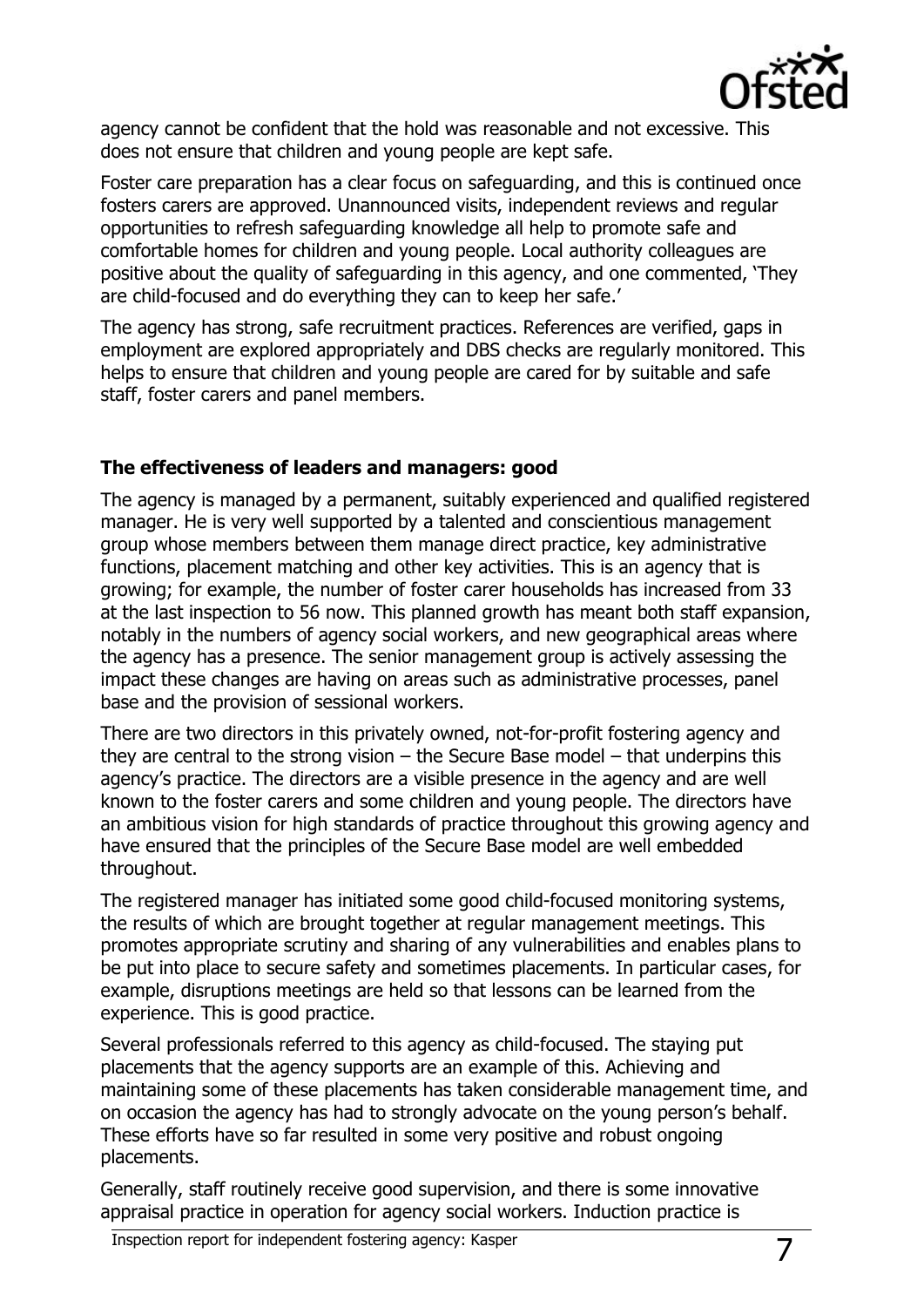

comprehensive and training programmes are broad and tailored to the specific needs of young people. Training is very well monitored and, when necessary, practice is sufficiently flexible to offer bespoke training, such as urgent training on tube feeding. Carer supervision by the agency social workers is regular, well recorded and a good mix of support and challenge.

The agency is financially viable, has a coherent development plan and has a statement of purpose in place. However, the statement of purpose is inaccurate in places, which is not helpful for those local authorities looking for placements. When this was pointed out, the agency immediately began steps to rectify this shortfall.

Not all foster carers have achieved the training, support and development standards within one year of approval. However, the agency has identified this shortfall itself and has a good, well-monitored programme to address this.

There is an effective fostering panel in place that is well chaired by a knowledgeable and experienced chair. The panel minutes are timely, accurate and clear. Agency decisions about the status of foster carers are safely made within appropriate timescales. The panel does spend time on typos and minor errors found in foster care approval reports, which is not the most appropriate expression of its qualityassurance function. The panel itself has a limited palette in terms of age-range, ethnicity and life experience. More diversity would better reflect both foster carers and the children and young people they care for.

# **Information about this inspection**

Inspectors have looked closely at the experiences and progress of children and young people. Inspectors considered the quality of work and the differences made to the lives of children and young people. They watched how professional staff work with children and young people and each other and discussed the effectiveness of help and care provided. Wherever possible, they talked to children and young people and their families. In addition, the inspectors have tried to understand what the independent fostering agency knows about how well it is performing, how well it is doing and what difference it is making for the children and young people whom it is trying to help, protect and look after.

Using the 'Social care common inspection framework', this inspection was carried out under the Care Standards Act 2000 to assess the effectiveness of the service, how it meets the core functions of the service as set out in legislation, and to consider how well it complies with the Fostering Services (England) Regulations 2011 and the national minimum standards.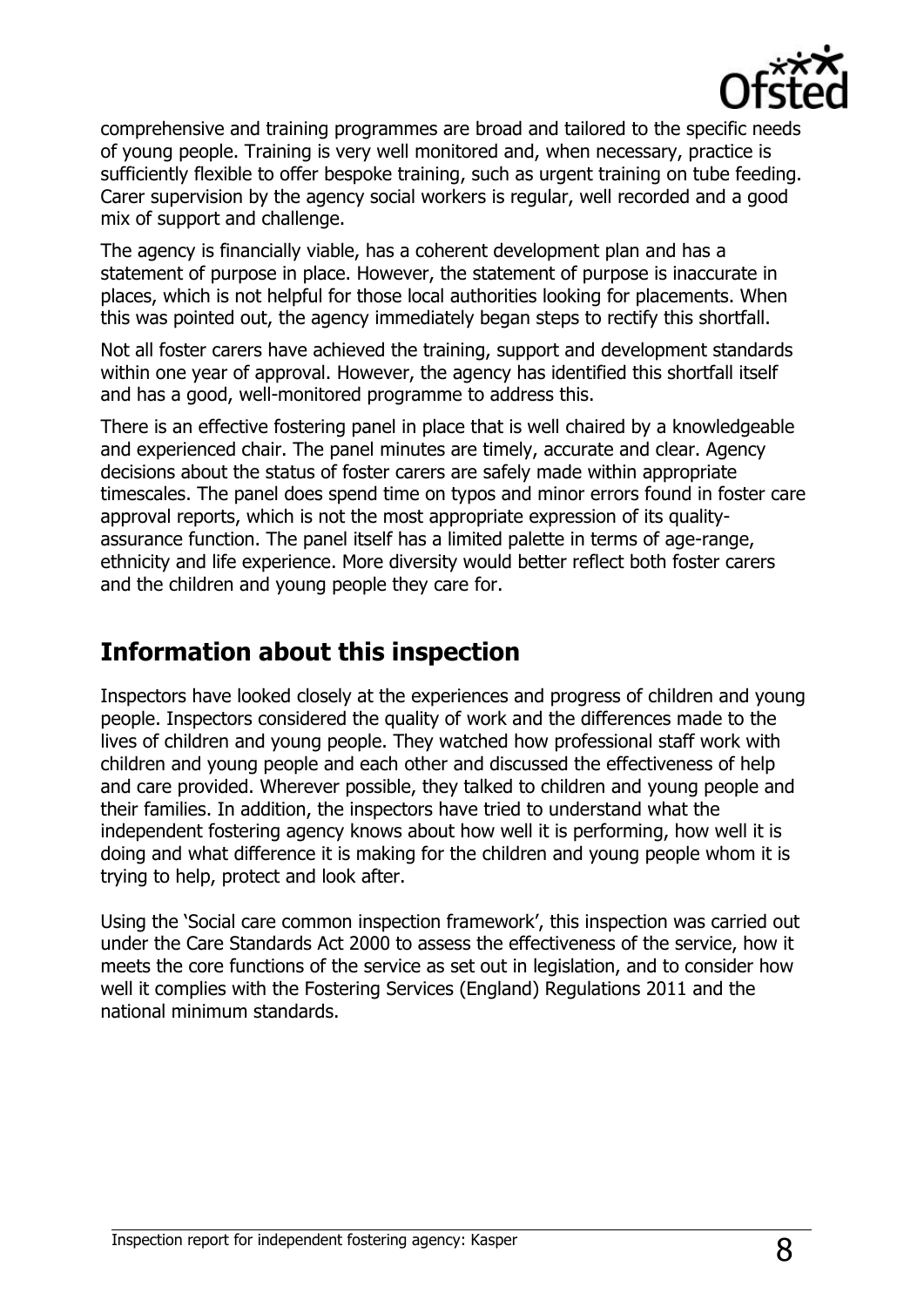

### **Independent fostering agency details**

**Unique reference number:** SC036530

**Registered provider:** Kasper Limited

**Registered provider address:** 79 Nelson Road, Whitstable, Kent CT5 1DX

**Responsible individual:** Kate Lovell

**Registered manager:** Peter Johnstone

**Telephone number:** 01227 275985

**Email address:** [mail@kasperfostering.org](mailto:mail@kasperfostering.org)

## **Inspector**

Bridget Goddard, social care inspector